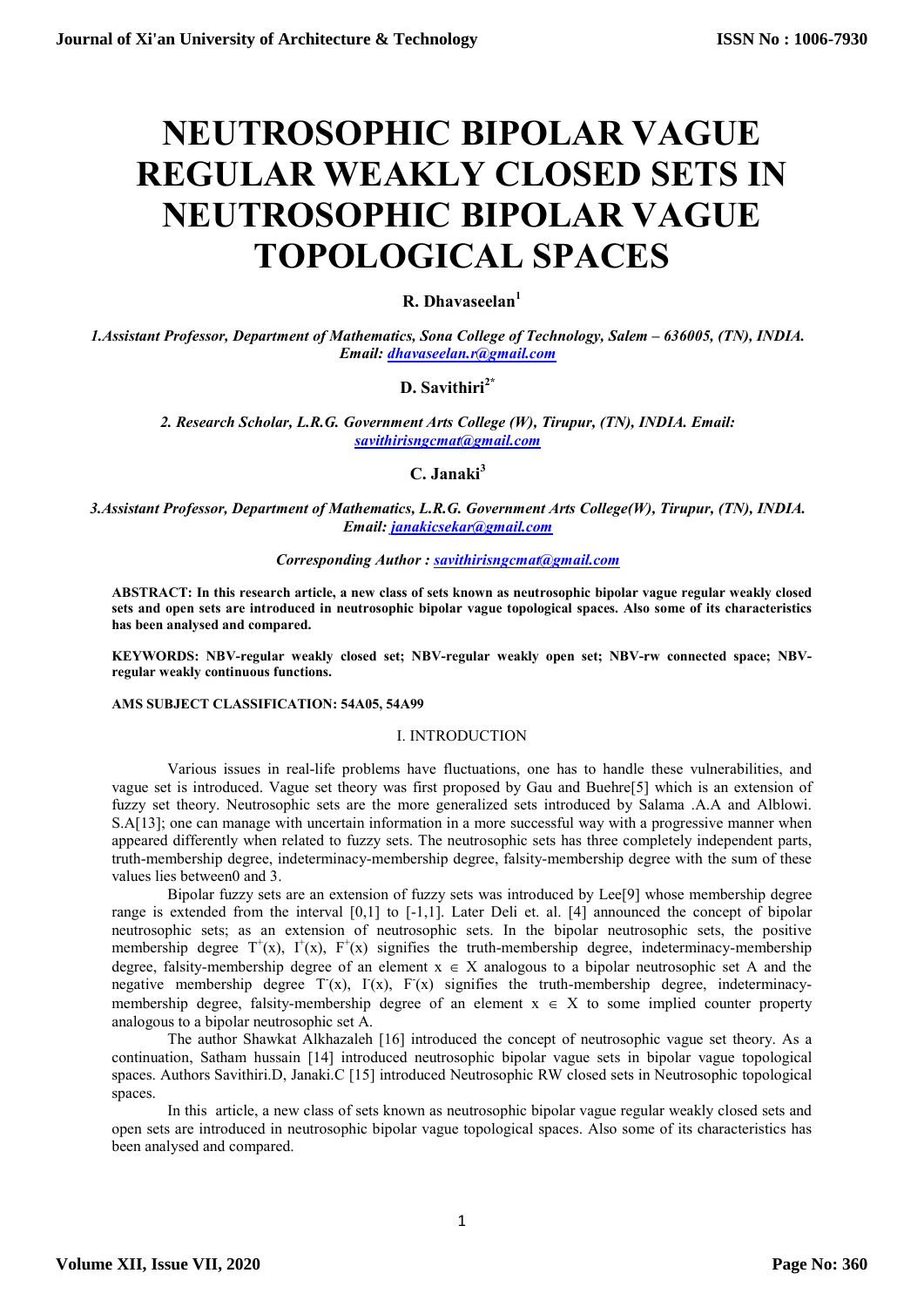## II. PRELIMINARIES

**Definition 2.1[3]:** Let X be the universe. Then a **bipolar valued fuzzy set** A on X is defined by positive membership function  $\mu_A^+$ :  $X \to [0,1]$  and a negative membership function  $\mu_A^-$ :  $X \to [-1,0]$ . For sake of easiness we shall practice the symbol  $A = \{ \langle x, \mu_A^+, \mu_A^- \rangle : x \in X \}.$ 

Definition 2.2[7]: Let X be a non-empty fixed set. A Neutrosophic set (NS for short) A is an object having the form  $A = \langle x, \mu_A(x), \sigma_A(x), \gamma_A(x) \rangle, x \in X$  where  $\mu_A(x), \sigma_A(x), \gamma_A(x)$  which represents the degree of membership function, the degree of indeterminacy and the degree of non-membership function respectively of each element  $x \in X$  to the set A. For the sake of simplicity A neutrosophic set  $A = \{x, \mu_A(x), \sigma_A(x), \gamma_A(x) > : x \in X\}$ can be identified to be an ordered triple  $\langle \mu_A, \sigma_A, \gamma_A \rangle$ . For each point x in X,  $0 \leq \mu_A(x) + \sigma_A(x) + \gamma_A(x) \leq 3$ .

**Definition 2.3[16]:** A vague set A in the universe of discourse U is a pair  $(t_A, f_A)$  where  $t_A : U \rightarrow [0,1]$ ,  $f_A : U$  $\rightarrow [0,1]$  denote the mapping such that  $t_A + f_A \le 1$  for all  $u \in U$ . The function  $t_A$  and  $f_A$  are called true membership function and false membership function respectively. The interval  $[t_A, 1-f_A]$  is called the vague value of A, and denoted by  $v_A(u)$ .

**Definition 2.4:[11]** A neutrosophic vague set  $A_{NV}$  (NVS in short) on the universe X written as  $A_{NV}$  =  $\{(x, \hat{T}_{A_{NU}}(x); \hat{I}_{ANY}(x); \hat{F}_{ANY}(x)\}; x \in X\}$ , whose truth membership, indeterminacy membership and false membership functions is defined as:

 $\hat{T}_{A_{NV}}(x) = [T^-, T^+], \hat{I}_{A_{NV}}(x) = [I^-, I^+], \hat{F}_{A_{NV}}(x) = [F^-, F^+]$  where

(1)  $T^+ = 1 - F^-$  (2)  $F^+ = 1 - T^-$  (3)  $0^- \le T^- + I^- + F^- \le 2^+$ **Definition 2.5 [11]:** Let  $A_{NV}$  and  $B_{NV}$  be two NVSs of the universe U. If  $\forall$  u<sub>i</sub>  $\in$  $U, \hat{T}_{A_{NV}}(u_i) \leq \hat{T}_{B_{NV}}(u_i)$ ;  $\hat{I}_{A_{NV}}(u_i) \geq \hat{I}_{B_{NV}}(u_i)$ ;  $\hat{F}_{A_{NV}}(u_i) \geq \hat{F}_{B_{NV}}(u_i)$  then the NVS  $A_{NV}$  is included by  $B_{NV}$ , denoted by  $A_{\text{NV}} \subseteq B_{\text{NV}}$ , where  $1 \le i \le n$ .

**Definition 2.6[11]:** The complement of NVS A<sub>NV</sub> is denoted by  $A_{NV}^C$  and is defined by  $\hat{T}_{A_{NV}}^C(x) = [1 - T^+, 1 T^{-}$ ],  $\hat{I}_{A_{NV}}^C(x) = [1 - I^+, 1 - I^-]$ ,  $\hat{F}_{A_{NV}}^C(x) = [1 - F^+, 1 - F^-]$ .

**Definition 2.7[11]:i)** A function f:  $(X,\tau) \to (Y,\sigma)$  is NBV continuous if the inverse image of every NBVC set T in  $(Y,\sigma)$  is NBVC set in  $(X,\tau)$ .

ii)A function f:  $(X,\tau) \to (Y,\sigma)$  is GNBV-continuous if the inverse image of every NBVC set in  $(Y,\sigma)$  is GNBVC set in  $(X,\tau)$ .

**Definition 2.8[12]:** A neutrosophic bipolar vague set  $A_{NBY}$  (NBVS in short) on the universe X written as  $A_{NBV} = \{ (x, [T_A^-, T_A^+]^+, [I_A^-, I_A^+]^+, [F_A^-, F_A^+]^+, [T_A^-, T_A^+]^-, [I_A^-, I_A^+]^-, [F_A^-, F_A^+]^-) \}$  where  $(T^+)^+ = 1 - (F^-)^+$ ,  $(F^+)^+ = 1 - (T^-)^+$  and  $(T^+)^- = -1 - (F^-)$ ;  $(F^+)^- = -1 - (T^-)^-$ ,  $T^+$ ,  $I^+$ ,  $F^+$  :  $X \rightarrow [0,1]$  and  $T^-$ ,  $\Gamma$ ,  $F^{-}: X \rightarrow [-1,0].$ **Definition 2.9 [12]:** Let  $A_{NBV}$  and  $B_{NBV}$  be two NVSs of the universe U where  $A_{NBV} = \{ (x, [T_A^-, T_A^+]^+, [I_A^-, I_A^+]^+, [F_A^-, F_A^+]^+, [T_A^-, T_A^+]^-, [I_A^-, I_A^+]^-, [F_A^-, F_A^+]^-) \}$  and  $B_{NBV} = \{\langle x, [T_B^-, T_B^+]^+, [I_B^-, I_B^+]^+, [F_B^-, F_B^+]^+, [T_B^-, T_B^+]^-, [I_B^-, I_B^+]^-, [F_B^-, F_B^+]^-)\}$ Then we say that  $A \subseteq B$  if and only if  $[T_A^- \leq T_B^-]^+, [T_A^+ \leq T_B^+]^+, [I_A^- \geq I_B^-]^+, [I_A^+ \geq I_B^+]^+, [F_A^- \geq F_B^-]^+, [F_A^+ \geq F_B^+]^+, [T_A^- \geq T_B^-]^-, [T_A^+ \geq T_B^+]^-, [I_A^- \leq T_B^-]^-,$  $I_B^-$ ]<sup>-</sup>,  $[I_A^+ \leq I_B^+]^-$ ,  $[F_A^- \leq F_B^-]^-$ ,  $[F_A^+ \leq F_B^+]^-$ .  $A_{NBV} = \{ (x, [T_A^-, T_A^+]^+, [I_A^-, I_A^+]^+, [F_A^-, F_A^+]^+, [T_A^-, T_A^+]^-, [I_A^-, I_A^+]^-, [F_A^-, F_A^+]^+ ) \}$  and<br>  $B_{MBU} = \{ (x, [T_B^-, T_B^+]^+, [I_B^-, I_B^+]^+, [F_B^-, F_B^+]^+, [T_B^+]^-, [T_B^+]^-, [I_B^-, I_B^+]^-, [F_B^-, F_B^+]^+ ) \}$ **Definition 2.10 [12]:** Let  $A_{NBY}$  and  $B_{NBY}$  be two NVSs of the universe U where  $B_{NBV} = \{ (x, [T_B^-, T_B^+]^+, [I_B^-, I_B^+]^+, [F_B^-, F_B^+]^+, [T_B^-, T_B^+]^-, [I_B^-, I_B^+]^-, [F_B^-, F_B^+]^-) \}.$  Then their union, intersection and complement are well defined as follows: 1. A  $\cup$  B =  $\{x \}$  $max[T_A^-, T_B^-]^+$ ,  $max[T_A^+, T_B^+]^+$ ,  $min[I_A^-, I_B^-]^+$  $min[I_A^+, I_B^+]^+$ ,  $min[F_A^-, F_B^-]^+$ ,  $min[F_A^+, F_B^+]^+$ ,  $min[T_A^-,T_B^-]^-$ ,  $min[T_A^+,T_B^+]^-$ ,  $max[I_A^-,I_B^-]^-$ ,  $max[I_A^+,I_B^+]^ max[F_A^-,F_B^-]^-$ ,  $max[F_A^+,F_B^+]^-$ 2.  $A \cap B = \{$  $min[T_A^-, T_B^-]^+$ ,  $min[T_A^+, T_B^+]^+$ ,  $max[I_A^-, I_B^-]^+$  $max[I_A^+, I_B^+]^+$ ,  $max[F_A^-, F_B^-]^+$ ,  $max[F_A^+, F_B^+]^+$ ,  $max[T_A^-,T_B^-]^-$ ,  $max[T_A^+,T_B^+]^-$ ,  $min[I_A^-,I_B^-]^-$ ,  $min[I_A^+,I_B^+]^ min[F_A^-,F_B^-]^-$ ,  $min[F_A^+,F_B^+]^ \Big\}$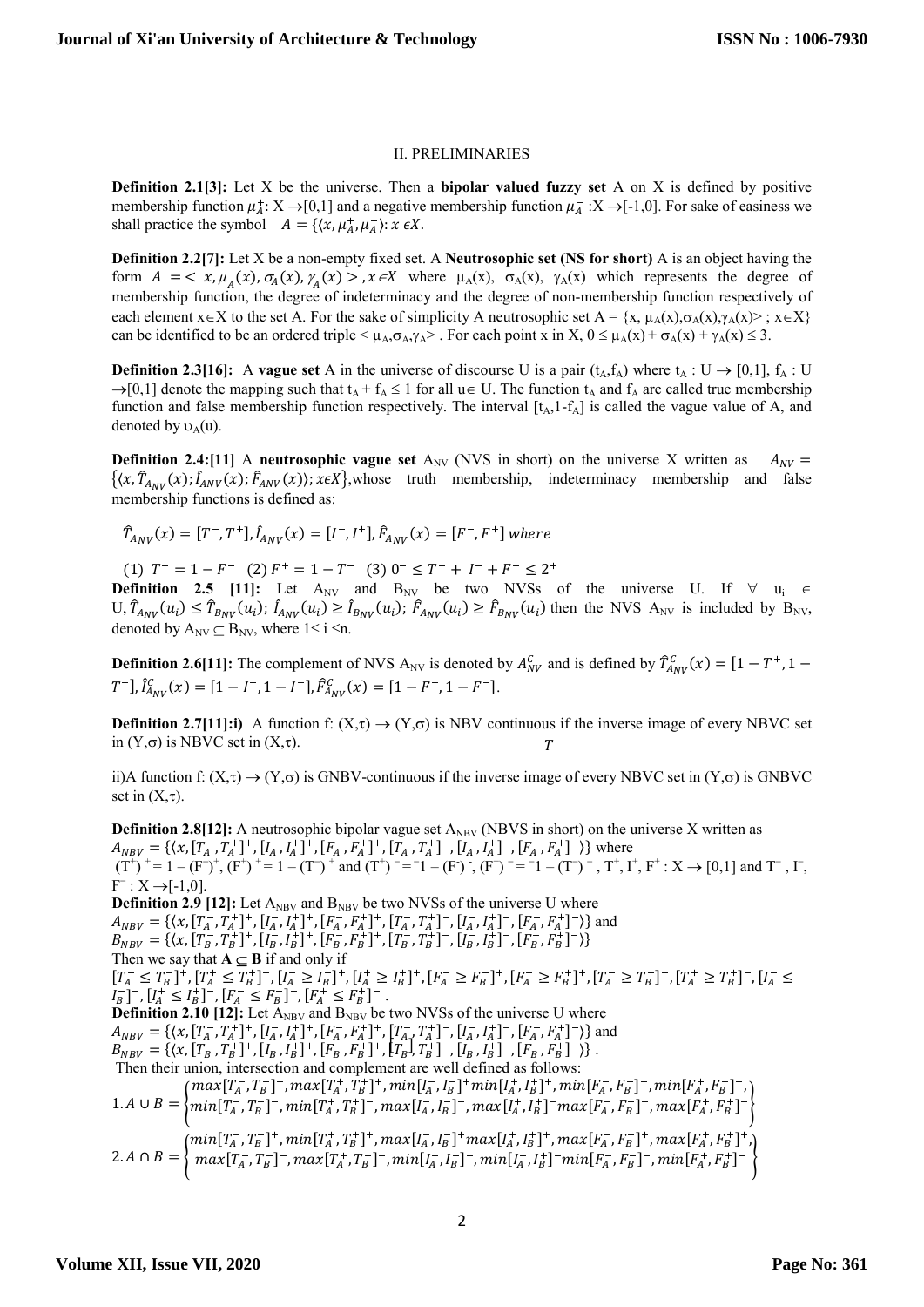$$
3.AC = \begin{Bmatrix} [1 - T_A^+]^+, [1 - T_A^-]^+, [1 - I_A^+]^+, [1 - I_A^-]^+, [1 - F_A^+]^+, [1 - F_A^-]^+, [-1 - T_A^+]^-, [-1 - T_A^-]^-, \\ [-1 - I_A^+]^-, [-1 - I_A^-]^-, [-1 - F_A^+]^-, [-1 - F_A^-]^- \end{Bmatrix}
$$

Definition 2.11[12]: A neutrosophic bipolar vague topology (In short NBVT) on a nonempty set X is a family  $\tau$  of neutrosophic bipolar vague sets in X sustaining the following axioms:

1.  $0,1 \in \tau$ .

- 2.  $G_1 \cap G_2 \in \tau$  for any  $G_1, G_2 \in \tau$ .
- 3.  $\cup G_i \in \tau$  for any arbitrary family  $\{ G_i : G_i \in \tau, i \in I \}.$

Under this case the pair  $(X, \tau)$  is known as the neutrosophic bipolar vague topological space (In short NBVTS) and any NBVS in  $\tau$  is known as neutrosophic bipolar vague open set (In short NBVOS). The complement of a NBVOS  $\vec{A}$  is said to be a neutrosophic bipolar vague closed set (In short NBVCS) in  $(X,\tau)$ .

**Example 2.12[12]:** Let  $X = \{a,b\}, \tau = \{0, A, B, 1\}$  where the neutrosophic bipolar vague open sets

$$
A = \left\{ x, \frac{a}{[0.5, 0.7], [0.5, 0.5], [0.3, 0.5], [-0.4, -0.1], [-0.5, -0.6], [-0.9, -0.6]}, \frac{b}{[0.3, 0.6], [0.4, 0.4], [0.4, 0.7], [-0.2, -0.2], [-0.6, -0.8], [-0.8, -0.8]} \right\},
$$
  
\n
$$
B = \left\{ x, \frac{a}{[0.5, 0.9], [0.3, 0.3], [0.1, 0.5], [-0.4, -0.3], [-0.4, -0.4], [-0.7, -0.6]}, \frac{b}{[0.4, 0.6], [0.4, 0.4], [0.4, 0.5], [-0.5, -0.3], [-0.5, -0.5], [-0.7, -0.5]} \right\}
$$

Then  $(X, \tau)$  is a NBVTS on X.

 $[0,0]; \hat{F}_{A_{NBV}}^P(x) = [0,0]; \hat{T}_{A_{NBV}}^N(x) = [-1,-1]; \hat{I}_{A_{NBV}}^N(x) = [0,0]; \hat{F}_{A_{NBV}}^N(x) = [0,0]$ **Definition 2.13[12]:** Let  $A_{NBV}$  be NBVS of the universe U where  $\forall u_i \in U$ ,  $\hat{T}_{A_{NBV}}^P(x) = [1,1]; \hat{T}_{A_{NBV}}^P(x) =$ 

Then A<sub>NBV</sub> is called unit NBVS ( $1_{\text{NBV}}$  in short), where  $1 \le i \le n$ .

**Definition 2.14[12]:** Let  $A_{NBV}$  be NBVS of the universe U where  $\forall u_i \in U$ ,  $\hat{T}_{A_{NBV}}^P(x) = [0,0]$ ;  $\hat{I}_{A_{NBV}}^P(x) =$ [1,1];  $\hat{F}_{A_{NBV}}^P(x) = [1,1]; \hat{T}_{A_{NBV}}^N(x) = [0,0]; \hat{I}_{A_{NBV}}^N(x) = [-1,-1]; \hat{F}_{A_{NBV}}^N(x) = [-1,-1]$ 

Then A<sub>NBV</sub> is called zero NBVS ( $\mathbf{0}_{\text{NBV}}$  in short), where  $1 \le i \le n$ .

**Definition 2.15[12]:** Let A be a NBVS in a NBVTS  $(X,\tau)$ . The neutrosophic bipolar vague interior of A (In short NBVint(A)) and the neutrosophic bipolar vague closure of A (In short NBVcl(A)) are defined by,

(1) NBVint(A) =  $\cup$  {G/ G is a NBVOS in X and G  $\subseteq$  A},

(2) NBVcl(A) =  $\cap$  {K/K is a NBVCS in X and A  $\subseteq$  K}.

Note that for any NBVS A in  $(X,\tau)$ , we have NBVcl $(A^c) = (NBV \text{ int}(A))^c$  and NBV int  $(A^c) = (NBV \text{ cl}(A))^c$ . It can also be shown that NBVcl(A) is NBVCS and NBVint(A) is NBVOS in X.

(1) A is NBVCS in X if and only if  $NBVcl(A) = A$ .

(2) A is NBVOS in X if and only if NBVint(A) = A.

Result 2.16:[12]: Let A be any NBVS in X. Then

(1) NBVint  $A^C = (NBVcl(A))^C$  and (2) NBVcl( $A^C$ ) =  $(NBVint(A))^C$ .

**Result 2.17 [10]:** Let  $A_{NBV}$ ,  $B_{NBV}$ ,  $C_{NBV}$  and  $D_{NBV}$  be NBVSs.

(a)  $A_{\text{NBV}} \subseteq B_{\text{NBV}}$  and  $C_{\text{NBV}} \subseteq D_{\text{NBV}} \Rightarrow A_{\text{NBV}} \cup B_{\text{NBV}} \subseteq C_{\text{NBV}} \cup D_{\text{NBV}}$  and  $A_{\text{NBV}} \cap B_{\text{NBV}} \subseteq C_{\text{NBV}} \cap D_{\text{NBV}}$ 

(b)  $A_{\text{NBV}} \subseteq B_{\text{NBV}}$  and  $A_{\text{NBV}} \subseteq C_{\text{NBV}} \Rightarrow A_{\text{NBV}} \subseteq B_{\text{NBV}} \cap C_{\text{NBV}}$ 

(c)  $A_{\text{NBV}} \subseteq C_{\text{NBV}}$  and  $B_{\text{NBV}} \subseteq C_{\text{NBV}} \Rightarrow A_{\text{NBV}} \cup B_{\text{NBV}} \subseteq C_{\text{NBV}}$ 

(d)  $A_{NBV} \subseteq B_{NBV}$  and  $B_{NBV} \subseteq C_{NBV} \Rightarrow A_{NBV} \subseteq C_{NBV}$  (e)  $1_{NBV}^C = 0_{NBV}$  (f)  $0_{NBV}^C = 1_{NBV}$ 

Result 2.18:[11]: Let  $(X, \tau)$  be a NBVTS and A, B be NBVSs in X. Then the following properties hold:

(a) NBVint(A)  $\subset$  A, (f) A  $\subset$  NBVcl(A)

(b)A $\subseteq$ B $\Rightarrow$ NBVint(A) $\subseteq$ NBVint(B) (g) A  $\subseteq$  B  $\Rightarrow$  NBVcl(A)  $\subseteq$  NBVcl(B)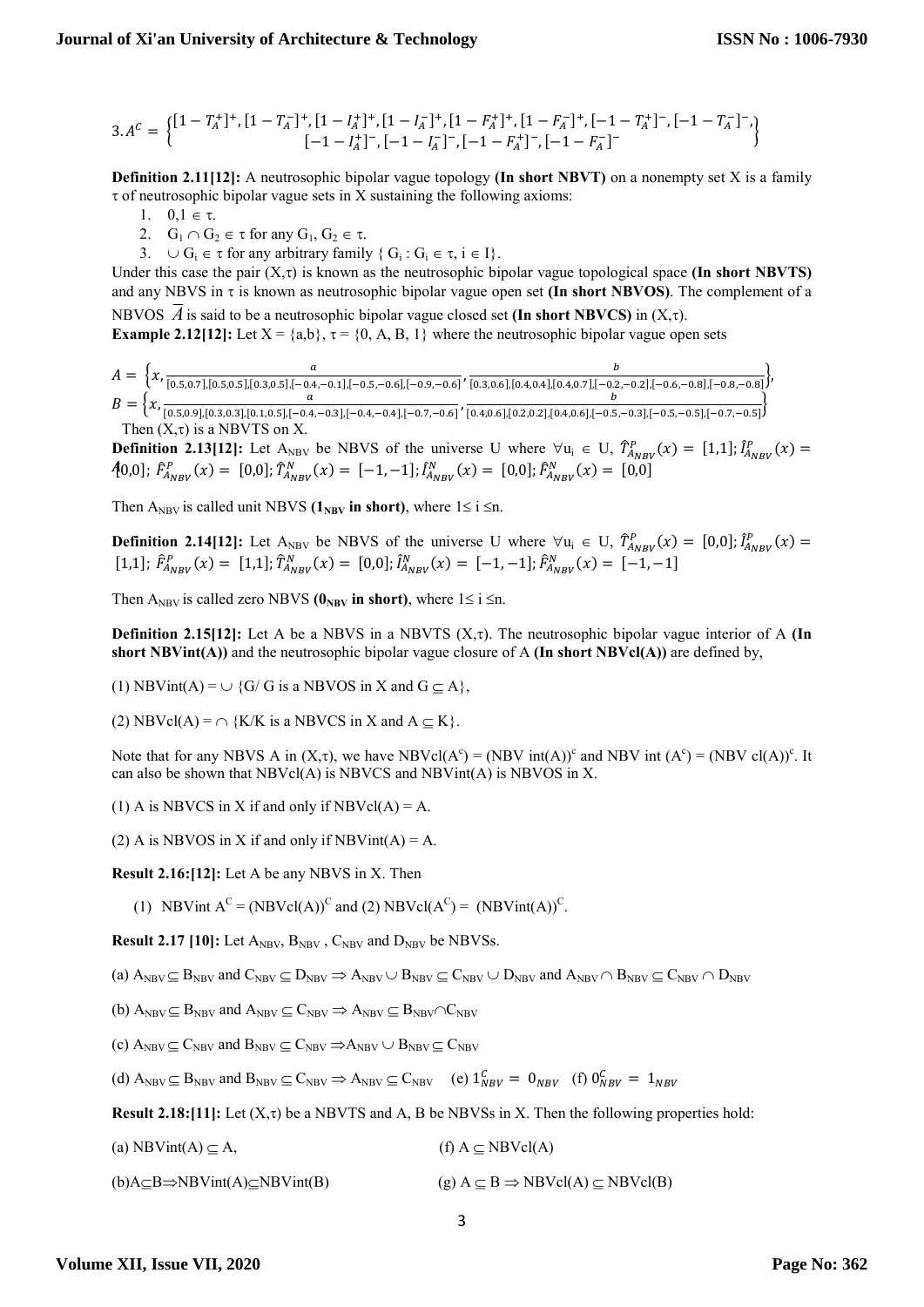| $(c)$ NBVint(NBVint(A))=NBVint(A)                          | (h) $NBVcl(NBVcl(A)) = NBVcl(A)$                  |
|------------------------------------------------------------|---------------------------------------------------|
| $(d)$ NBVint $(A \cap B)$ =NBVint $(A) \cap NBV$ int $(B)$ | (i) NBVcl(A) $\cup$ NBVcl(B) = NBVcl(A $\cup$ B). |
| (e)NBVint( $1_{\text{NBV}}$ )= $1_{\text{NBV}}$ .          | $(j)$ NBVcl $(0_{\text{NBV}}) = 0_{\text{NBV}}$   |

**Definition 2.19[12]:** Let  $(X,\tau)$  be a Neutrosophic bipolar vague topological space. A NBV set A is said to be a Generalized Neutrosophic Bipolar Vague closed set (GNBVCS in short) if NVBcl(A)  $\subseteq$  A whenever A  $\subseteq$  U and U is NBVOS in X.

**Definition 2.20[12]:** (i) A function f:  $(X,\tau) \to (Y,\sigma)$  is **NBV continuous** if the inverse image of every NBVC set in  $(Y,\sigma)$  is NBVC set in  $(X,\tau)$ .

(ii) A function f:  $(X,\tau) \to (Y,\sigma)$  is **GNBV-continuous** if the inverse image of every NBVC set in  $(Y,\sigma)$  is GNBVC set in  $(X, \tau)$ .

## III. SOME NEW TYPES OF OPEN AND CLOSED SETS IN NEUTROSOPHIC BIPOLAR VAGUE **SETS**

#### **Definition 3.1:** Let  $(X, \tau)$  be a NBVTS and let

 $A_{NBV} = \{(x, [T_A^-, T_A^+]^+, [I_A^-, I_A^+]^+, [F_A^-, F_A^+]^+, [T_A^-, T_A^+]^-, [I_A^-, I_A^+]^-, [F_A^-, F_A^+]^-\})\}$  be a Neutrosophic bipolar vague set is said to be a

(1) Neutrosophic Bipolar Vague Regular open set (NBVROS in short) if NBVint(NBVcl(A)) = A.

(2)Neutrosophic Bipolar Vague Regular semi open set (NBVRSOS in short) if there exists a NBVROS U such that  $U \subset A \subset NBVcl(U)$ .

(3) Neutrosophic Bipolar Vague Semi open set (NBVSOS in short) if  $A \subseteq NBVcl(NBVint (A))$ .

(4) Neutrosophic Bipolar Vague Pre-open set (NBVPOS in short) if  $A \subseteq NBV$ int(NBVcl(A)).

(5) Neutrosophic Bipolar Vague  $\pi$ -open set (NBV $\pi$ OS in short) if it is the finite union of NBVRO sets.

The complement of a NBVO sets are called as NBVC closed sets respectively. A NBV set which is both NBVO set and NBVC set is known as NBVclopen set.

#### **Definition 3.2:** Let  $(X, \tau)$  be a NBVTS and let

 $A_{NBV} = \{(x, [T_A^-, T_A^+]^+, [I_A^-, I_A^+]^+, [F_A^-, F_A^+]^+, [T_A^-, T_A^+]^-, [I_A^-, I_A^+]^-, [F_A^-, F_A^+]^-\})\}$ be a Neutrosophic bipolar vague set is said to be a

(1) Neutrosophic Bipolar Vague w-closed set (NBVWCS in short) if NVBcl(A)  $\subseteq$  U whenever A  $\subseteq$  U and U is NBVSOS in X.

(2) Neutrosophic Bipolar Vague wg closed set (NBVRGCS in short) if NBVcl(A)  $\subseteq$ U whenever A  $\subseteq$  U and U is NBVROS in X.

(3)Neutrosophic Bipolar Vague gpr closed set (NBVGPRCS in short) if NBVpcl(A)  $\subseteq$  U whenever A  $\subseteq$  U and U is NVBROS in X.

(4)Neutrosophic Bipolar Vague rwg closed set (NBVRWGCS in short) if NBVcl(NBVint(A))  $\subseteq U$  whenever  $A \subset U$  and U is NBVROS in X.

**Definition 3.3:** Let  $(X, \tau)$  be a Neutrosophic bipolar vague topological space. A Neutrosophic bipolar vague set A is said to be a Neutrosophic bipolar vague regular weakly closed (In short NBVRWC) set, if NBVcl(A)  $\subset$ U whenever  $A \subset U$  and U is a Neutrosophic bipolar vague regular semi open set.

The set of all neutrosophic bipolar vague RW closed sets of X is denoted by  $NBVRWC(X)$ .

**Definition 3.4:** Let  $(X,\tau)$  and  $(Y,\sigma)$  be any two Neutrosophic Bipolar Vague topological spaces. A function f:  $(X,\tau) \rightarrow (Y,\sigma)$  is said to be a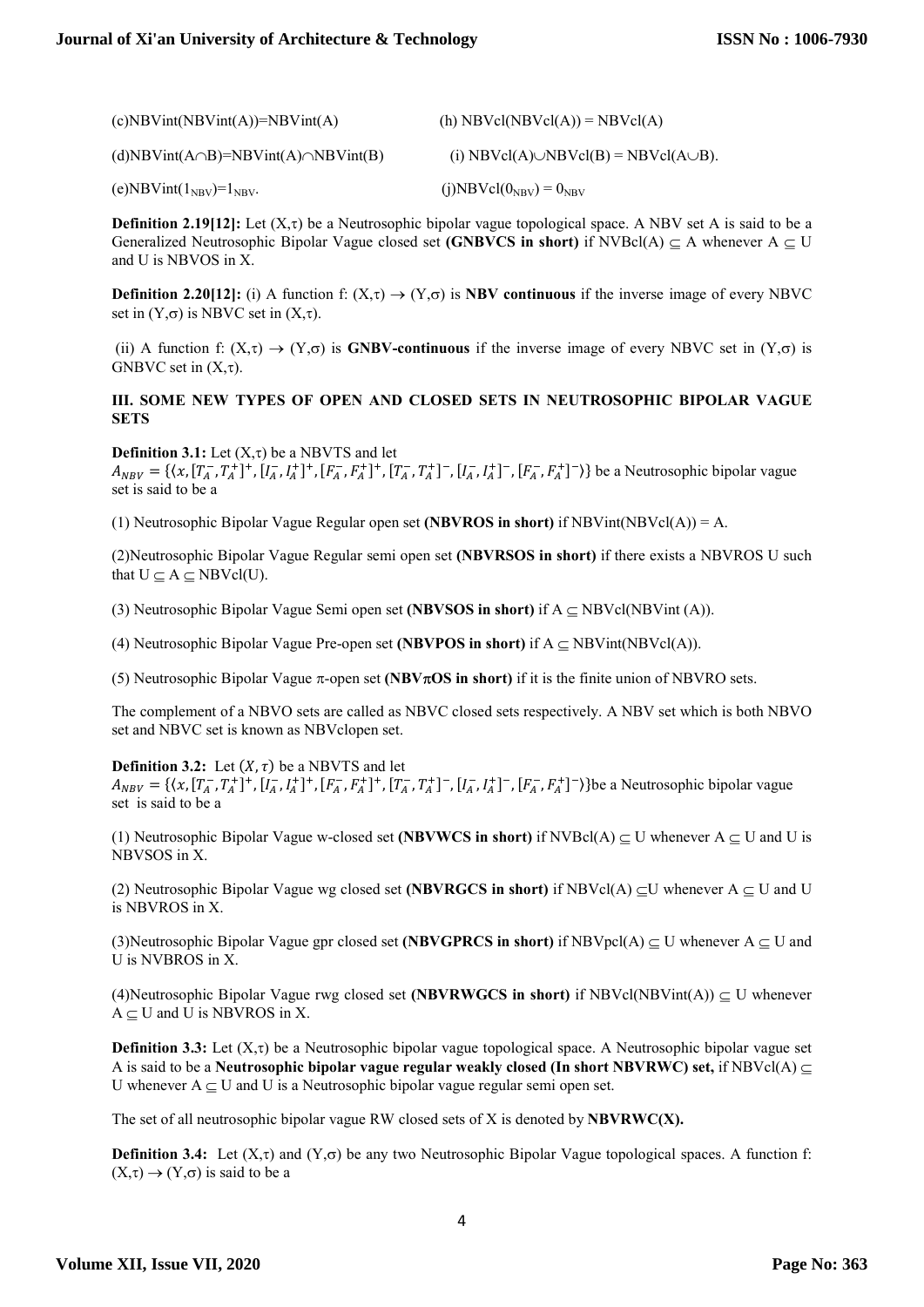## **Journal of Xi'an University of Architecture & Technology**

(i) NBVRWG-continuous if the inverse image of every NBVC set in  $(Y,\sigma)$  is NBVRWGC set in  $(X,\tau)$ .

(ii) NBVW-continuous if the inverse image of every NBVC set in  $(Y,\sigma)$  is NBVWC set in  $(X,\tau)$ .

(iii) NBVGPR-continuous if the inverse image of every NBVC set in  $(Y,\sigma)$  is NBVGPRC set in  $(X,\tau)$ .

(iv) NBV $\pi$ -continuous if the inverse image of every NBVC set in  $(Y,\sigma)$  is NBV $\pi$ C set in  $(X,\tau)$ .

(v) NBVR-continuous if the inverse image of every NBVC set in  $(Y,\sigma)$  is NBVRC set in  $(X,\tau)$ .

**Lemma 3.5:** Let A and B be NBV subsets of  $(X,\tau)$ . Then

(i) NBVRWcl( $0_{\text{NBV}}$ ) =  $0_{\text{NBV}}$  and NBVRWcl( $1_{\text{NBV}}$ ) =  $1_{\text{NBV}}$ .

(ii) If  $A \subset B$  then NBVRWcl(A)  $\subset$  NBVRWcl(B)

 $(iii)$   $A \subset NBVRWcl(A)$ 

 $(iv)$  NBVRWcl $(A)$  = NBVRWcl $(NBVRWcI(A))$  and

(v) NBVcl( $A \cup B$ )  $\supset$  NBVRWcl( $A$ )  $\cup$  NBVRWcl( $B$ )

**Lemma 3.6:** Let A and B be NBV subsets of  $(X,\tau)$ . Then NBVRWcl(A $\cap$ B)  $\subset$  NBVRWcl(A)  $\cap$  NBVRWcl(B).

**Proof:** Since  $A \cap B \subset A,B$ , by lemma 3.16(ii), NBVRWcl( $A \cap B$ )  $\subset$  NBVRWcl( $A$ ), and NBVRWcl( $A \cap B$ )  $\subset$ NBVRWcl(B). Thus NBVRWcl(A $\cap$ B)  $\subset$  NBVRWcl(A)  $\cap$  NBVRWcl(B).

Theorem 3.7: Every NBVCS is NBVRWC set.

**Proof:** Let A be a NBV closed set. Let U be a NBVRSO set such that  $A \subseteq U$ . Since A is a NBVC set NBVcl(A)  $= A \subseteq U$  implies that A is a NBVRWC set.

Remark 3.8: The converse of the above theorem need not be true as shown in the following example.

**Example 3.9:** Let  $X = \{a,b\}$ ,  $\tau = \{0_{NBV}, 1_{NBV}, F\}$ . Clearly  $(X, \tau)$  be a NBVT space where the NBVOS

$$
F = \left\{ x, \frac{a}{[0.2, 0.3], [0.5, 0.6], [0.7, 0.8], [-0.3, -0.4], [-0.5, -0.5], [-0.6, -0.7]}, \frac{b}{[0.4, 0.5], [0.5, 0.7], [0.5, 0.6], [-0.4, -0.5], [-0.5, -0.6], [-0.5, -0.6]}\right\}
$$

Then the neutrosophic bipolar vague set

 $A = \begin{cases} x, \frac{a}{[0.4 \times 1] \times 2 \times 1} & \text{if } a \neq 0, \frac{c}{2} \leq 0.61 & \text{if } a \neq 0.3 \end{cases}$  $\frac{a}{[0.4,0.5],[0.5,0.6],[0.5,0.6],[-0.3,-0.4],[-0.6,-0.7],[-0.6,-0.7]}$ ,  $\frac{b}{[0.4,0.6],[0.5,0.5],[0.4,0.6]-0.5}$  $\frac{b}{[0.4, 0.6], [0.5, 0.5], [0.4, 0.6], [-0.5, -0.5], [-0.6, -0.6], [-0.5, -0.5]}$  is a NBVRWC set but it is not a NBVC set in  $(X, Y)$ .

**Theorem 3.10:** (i) NBVWC set  $\Rightarrow$  NBVRWC set (ii) NBVRC set  $\Rightarrow$  NBVRWC set (iii) NBV $\pi$ C set  $\Rightarrow$ NBVRWC set.

**Proof:** (i) Let A be a NBVWC set. Let  $A \subseteq U$  and U be a NBVRSO set. Since A is a NBVWC set and every NBVRO set is NBVO set, NBVcl(A)  $\subset U$ . Thus A is a NBVRWC set.

(ii) Let A be a NBVRC set i.e.,  $A = NBVel(NBVint(A))$ . Let U be a NBVRSO set such that  $A \subset U$ . NBVcl(A)  $\subseteq$  NBVcl(NBVcl(NBVint(A))  $\subseteq$  (NBVint(A))  $\subseteq$  NBVint(U)  $\subseteq$  U implies A is a NBVRWC set.

(iii) Let A be a NBV $\pi$ C set. Every NBV $\pi$ Cset is NBVRC set which implies A is a NBVRWC set by using (ii).

Remark 3.11: The converse of the above theorem need not be true as shown in the following example.

**Example 3.12:** Let  $X = \{a,b\}$ ,  $\tau = \{0_{NBV},1_{NBV},G\}$ . Clearly  $(X,\tau)$  be a NBVT space where the NBVOS

 $G = \begin{cases} x, \frac{a}{[0.2, 0.2] \cdot [0.5, 0.6] \cdot [0.7, 0.8] \cdot [-0.2, 0.8]} \end{cases}$  $\frac{a}{[0.2,0.3],[0.5,0.6],[0.7,0.8],[-0.3,-0.4],[-0.5,-0.5],[-0.6,-0.7]}$ ,  $\frac{b}{[0.4,0.5],[0.5,0.6],[0.5,0.6]-0.4}$  $\frac{b}{[0.4,0.5], [0.5,0.7], [0.5,0.6], [-0.4,-0.5], [-0.5,-0.6], [-0.5,-0.6]}$  Then the neutrosophic bipolar vague set

 $A = \left\{x, \frac{a}{[0.4, 0.5] [0.5, 0.6] [0.5, 0.6] [0.2]} \right\}$  $\frac{a}{[0.4,0.5],[0.5,0.6],[0.5,0.6],[-0.3,-0.4],[-0.6,-0.7],[-0.6,-0.7]}, \frac{b}{[0.4,0.6],[0.5,0.5],[0.4,0.6],[-0.5,-0.7]},$  $\frac{b}{[0.4,0.6],[0.5,0.5],[0.4,0.6],[-0.5,-0.5],[-0.6,-0.6],[-0.5,-0.5]}\$  is a NBVRWC set but it is not a NBVRC set, NBVWC set and NBV $\pi$ C set in  $(X,\tau)$ .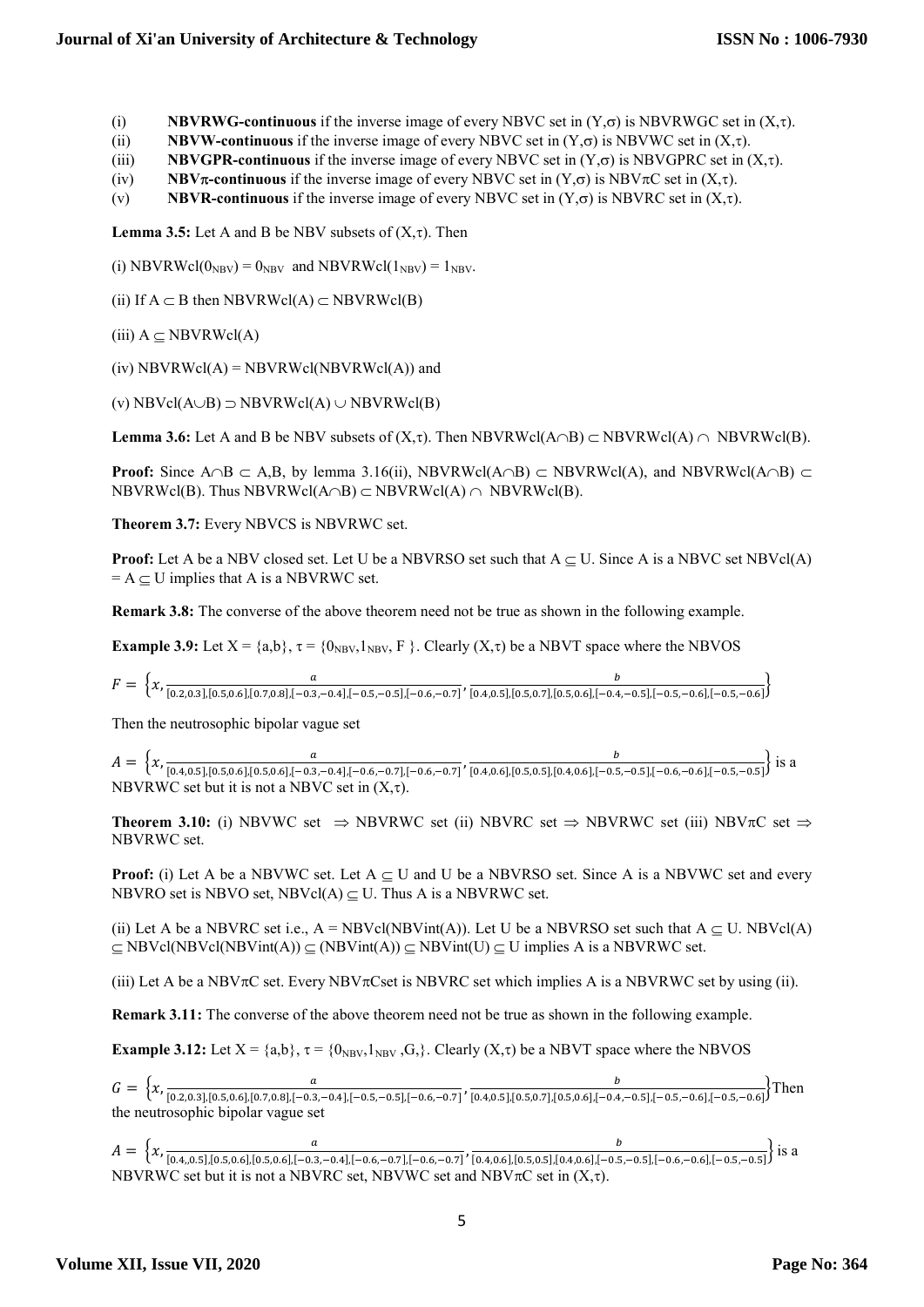**Theorem 3.13:** The finite union of two NBVRWC subsets of  $(X,\tau)$  is also a NVBRWC subset of X.

**Proof:** Suppose that A and B are two NBVRWC sets in X such that  $A \cup B \subseteq U$  where U is a NBVRSO set in X. Then  $A \subseteq U$  and  $B \subseteq U$ . Since A and B are NBVRWC sets, NVBcl  $(A) \subseteq U$  and NVBcl  $(B) \subseteq U$ . By lemma 3.5, NBVcl(A $\cup$ B) = NBVcl(A)  $\cup$  NBVcl(B)  $\subseteq$  U which implies A $\cup$ B is also a NBVRWC set in X.

**Remark 3.14:** The intersection of two NBVRWC sets need not be a NBVRWC set in  $(X,\tau)$  which is proved by following example.

**Example 3.15:** Let  $X = \{u,v\}$ ,  $\tau = \{0_{NBV},1_{NBV},G\}$ . Clearly  $(X,\tau)$  be a NBVT space where the NBVOS

$$
G = \left\{ x, \frac{a}{[0.4, 0.6], [0.6, 0.6], [0.4, 0.6], [-0.4, -0.6], [-0.6, -0.6], [-0.4, -0.6]}, \frac{b}{[0.4, 0.6], [0.6, 0.4], [0.4, 0.6], [-0.5, -0.5], [-0.7, -0.3], [-0.5, -0.5]} \right\}
$$

Then the neutrosophic bipolar vague sets

$$
A_1 = \left\{ x, \frac{a}{[0.3, 0.5], [0.4, 0.6], [0.5, 0.7], [-0.3, -0.4], [-0.4, -0.4], [-0.6, -0.7]}, \frac{b}{[0.3, 0.4], [0.6, 0.4], [0.6, 0.7], [-0.3, -0.2], [-0.7, -0.5], [-0.8, -0.7]} \right\},
$$
  

$$
A_2 = \left\{ x, \frac{a}{[0.2, 0.3], [0.6, 0.4], [0.7, 0.8], [-0.3, -0.5], [-0.6, -0.6], [-0.5, -0.7]}, \frac{b}{[0.2, 0.5], [0.6, 0.5], [0.5, 0.8], [-0.3, -0.3], [-0.7, -0.8], [-0.7, -0.7]} \right\}
$$

are NBVRWC sets but their intersection  $A_1 \cap A_2$  is not a NBVRWC set in  $(X, \tau)$ .

**Theorem 3.16:** If A is NBVRWC subset of X such that  $A \subseteq B \subseteq NBVcl(A)$ , then B is a NBVRWC set in X.

**Proof:** Let A be NBVRWC set of X such that  $A \subseteq B \subseteq NBVcl(A)$ . Let U be a NBVRSO set of X such that  $B \subseteq$ U. Then by hypothesis,  $A \subset U$ . Since A is NBVRWC, NBVcl(A)  $\subset U$ . Now NBVcl(B)  $\subset$  NBVcl(NBVcl(A)) = NBV cl(A)  $\subset$  U. Hence B is a NVBRWC set in X.

Remark 3.17: The converse of the above theorem need not be true in general as seen in the following example.

**Example 3.18:** Let  $X = \{a,b\}$ ,  $\tau = \{0_{NBV},1_{NBV},A,B\}$ . Clearly  $(X,\tau)$  is NBVT on X. The NBVO sets A and B are

$$
A = \left\{ x, \frac{a}{[0.5, 0.7], [0.5, 0.5], [0.3, 0.5], [-0.4, -0.1], [-0.5, -0.6], [-0.9, -0.6]}, \frac{b}{[0.3, 0.6], [0.4, 0.4], [0.4, 0.7], [-0.2, -0.2], [-0.6, -0.8], [-0.8, -0.8]} \right\},
$$
  

$$
B = \left\{ x, \frac{a}{[0.5, 0.9], [0.3, 0.3], [0.1, 0.5], [-0.4, -0.3], [-0.4, -0.4], [-0.7, -0.6]}, \frac{b}{[0.4, 0.6], [0.2, 0.2], [0.4, 0.6], [-0.5, -0.3], [-0.5, -0.5], [-0.7, -0.5]} \right\}
$$

Then the NBV sets

$$
F_1 = \left\{ x, \frac{a}{[0.1, 0.1], [0.6, 0.6], [0.9, 0.9], [-0.2, -0.4], [-0.5, -0.6], [-0.6, -0.8]}, \frac{b}{[0.2, 0.3], [0.8, 0.8], [0.7, 0.8], [-0.1, -0.3], [-0.5, -0.6], [-0.7, -0.9]} \right\},
$$
  
\n
$$
F_2 = \left\{ x, \frac{a}{[0.1, 0.2], [0.6, 0.6], [0.8, 0.9], [-0.3, -0.5], [-0.4, -0.5], [-0.5, -0.7]}, \frac{b}{[0.2, 0.4], [0.8, 0.8], [0.6, 0.8], [-0.1, -0.4], [-0.3, -0.3], [-0.6, -0.9]} \right\}.
$$
  
\nClearly F<sub>1</sub> and F<sub>2</sub> are NBVRWC sets and F<sub>1</sub> ⊆ F<sub>2</sub> but F<sub>2</sub> is not a subset of NBVcl(F<sub>1</sub>).

Theorem 3.19: If A is NBVRO and NBVRWC set then A is NBVRC set and hence NBVclopen.

**Proof:** Suppose A is NBVRO and NBVRWC set. As every NBVRO set is NBVRSO and  $A \subseteq A$ , then  $NBVcl(A) \subset A$  and also  $A \subset NBVcl(A)$  implies  $NBVcl(A) = A$ . Thus A is NBVC set. Since A is NBVRO then A is NBVO set, NBVcl(NBV int(A)) = NBVcl(A) = A. Therefore A is NBVRC and hence NBV clopen.

**Theorem 3.20:** If A is NBVRO and NBVRGC set in a NBVT space  $(X,\tau)$ , then A is NBVRWC set in X.

**Proof:** Let A be a NBVRO and NBVRGC set in X. Let U be a NBVRSO in X such that  $A \subseteq U$ . By hypothesis,  $NBVcl(A) \subset A$ . Then  $NVBcl(A) \subset A \subset U$  which implies A is a NVBRWC set in X.

**Theorem 3.21:** If A is NBVRSO and NBVRWC set in  $(X,\tau)$ , then A is a NVBC set in X.

**Proof:** Since A is both NBVRSO and NBVRWC set,  $A \subseteq A$  implies NBVcl(A)  $\subseteq A$ . Thus A is NBVC set in X.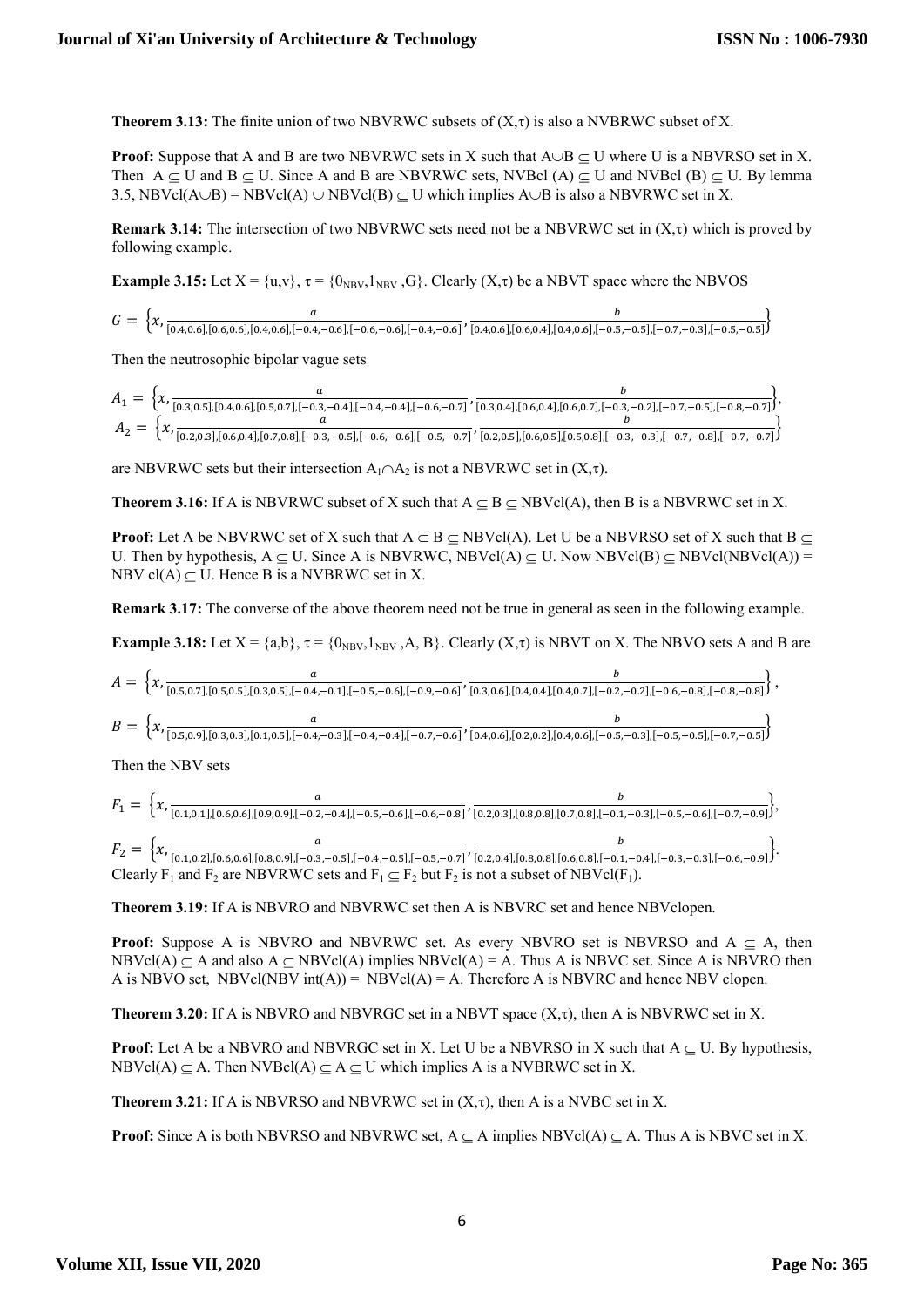Corollary 3.22: If A is a NBVRSO and NBVRWC set in NBVT space  $(X, \tau)$  and F is a NBVC set in X then A  $\cap$  F is a NBVRWC set in X.

Proof: Let A be a NBVRSO and NBVRWC set. F be a NBVC set of X. Then by theorem 4.16, A is also a NVBC set,  $A \cap F$  is also a NBVC set. Hence it is NBVRWC set in  $(X, \tau)$ .

**Theorem 3.23:** If A is both NBVO and NBVGC set in  $(X, \tau)$ . Then A is NBRWC set in X.

**Proof:** Let A be both NBVO and NBVGC set in NBVT space  $(X,\tau)$ . Let  $A \subseteq U$  where U is NBVRSO in X. Now  $A \subseteq A$  by hypothesis, NBVcl(A)  $\subseteq A$ , i.e., NBVcl(A)  $\subseteq U$  which implies A is NBVRWC set in X.

**Theorem 3.24:** NBVRWC set  $\Rightarrow$  (1) NBVRWGC set

(2) NBVGPRC set.

**Proof:** (i) Let A be a NBVRWC set. Let U be a NBVRO set such that  $A \subset U$ . Since every NBVRO set is NBVRSO set and by hypothesis, NBVcl(NBVint(A))  $\subseteq$  NBVcl (A)  $\subseteq$  U. Hence A be a NBVRWGC set.

(ii) Let A be a NBVRWC set. Let  $A \subset U$ , U is NBVRO set. Since every NBVC set is NBVPC set and every NBVRO set is NBVRSO set, NBVpcl(A)  $\subset$  NBVcl(A)  $\subset$  U. Hence A is NBVGPRC set.

Remark 3.24: The converse of the above theorem need not be true as shown in the following example.

**Example 3.25:** Let  $X = \{a,b\}$ ,  $\tau = \{0_{NBV},1_{NBV},G\}$ . Clearly  $(X,\tau)$  be a NBVT space where the NBVO set

 $G = \left\{ x, \frac{a}{[0.20, 21] [0.5, 0.6] [0.7, 0.8] [-0.2]}\right\}$  $\frac{a}{[0.2,0.3],[0.5,0.6],[0.7,0.8],[-0.3,-0.4],[-0.5,-0.5],[-0.6,-0.7]}, \frac{b}{[0.4,0.5],[0.5,0.7],[0.5,0.6],[-0.4,0.7]]}$  $\frac{b}{[0.4,0.5],[0.5,0.7],[0.5,0.6],[-0.4,-0.5],[-0.5,-0.6],[-0.5,-0.6]}$ . In the NBVT space  $(X, \tau)$ , the NBV set

 $A = \begin{cases} x, \frac{a}{[0.1, 0.2] \cdot [0.5, 0.7] \cdot [0.8, 0.0] \cdot [-0.1, 0.8]} \end{cases}$ [.ଵ,.ଶ],[.ହ,.],[.଼,.ଽ],[ି.ଵ,ି.ଶ],[ି.,ି.],[ି.଼,ି.ଽ] ,  $\frac{b}{[0.3,0.4], [0.6,0.6], [0.6,0.7], [-0.2, -0.3], [-0.5, -0.7], [-0.7, -0.8]}$  is both NBVRWGC set and NBVGPRC set but not NBVRWC set.

**Definition 3.26:** A neutrosophic bipolar vague set A of a NBVT space  $(X,\tau)$  is called a neutrosophic bipolar vague regular weakly open (In short NBVRWO) set, if its complement  $A^C$  is NBVRWC set in  $(X, \tau)$ .

The set of all NBVRWO sets of  $X$  is denoted by  $NBVRWO(X)$ .

Theorem 3.27: If a subset A of a topological space is both NBVO and NBVWGC set, then it is NBVRWC set. Proof: Suppose a subset A of X is both NBVO and NBVRWC set. Let  $A \subset U$ , U is NBVRSO in X.  $A = NBVc1$ (NBVint(A))  $\subseteq$  A, as A is NBVO implies that NBVcl(A)  $\subseteq$  A  $\subseteq$  U. Thus A is a NBVRWC set. The above discussions are implemented in the following diagram.



where  $A \longrightarrow B$  means that A implies B but not conversely.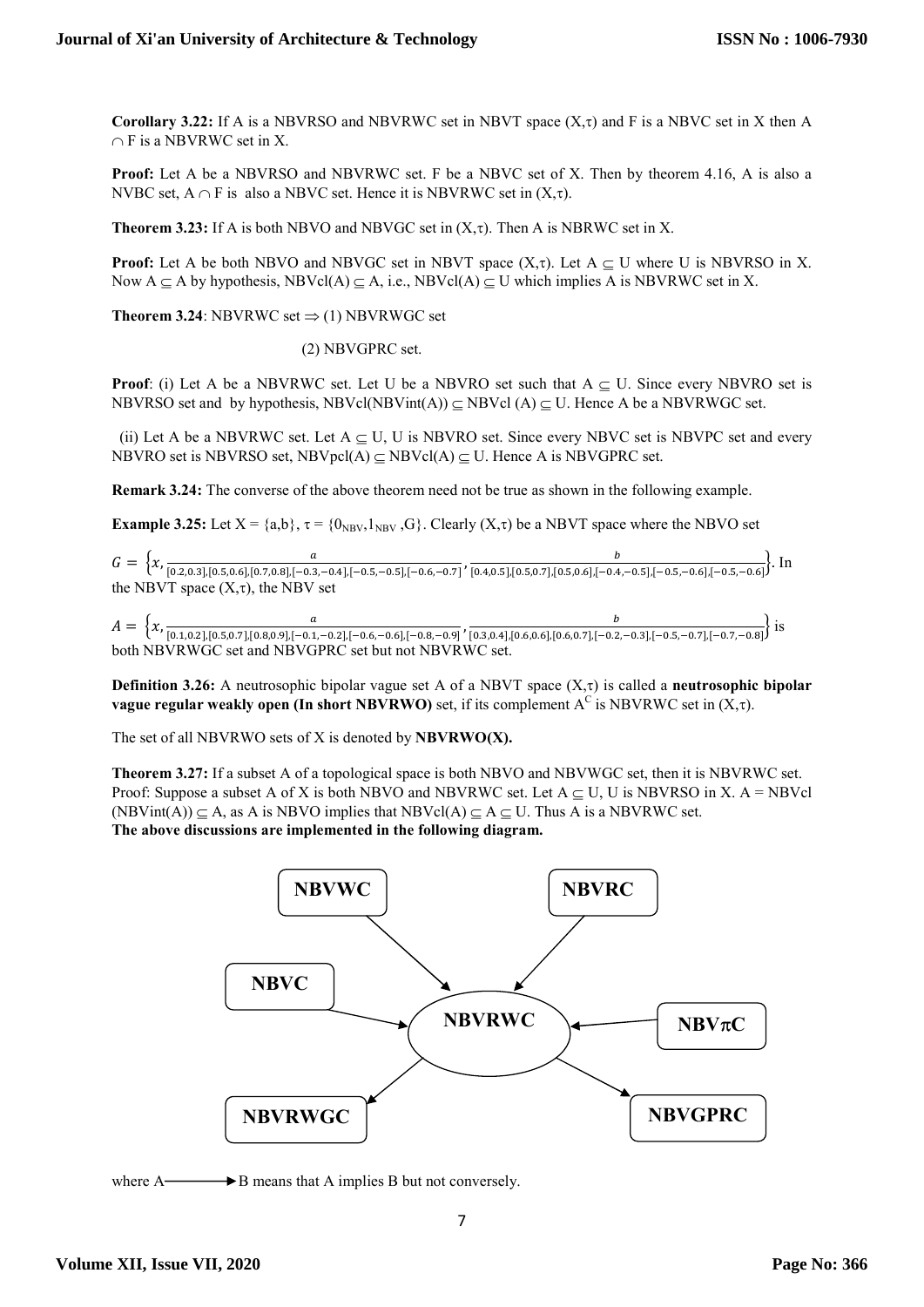**Theorem 3.27:** Let A be a NBVRWO set of a NBVT space  $(X,\tau)$  and NBV int(A)  $\subseteq$  B  $\subseteq$  A. Then B  $\in$ NBVRWO(X).

**Proof:** Let A be a NBVRWO in X such that NBVint(A)  $\subseteq$  B  $\subseteq$  A, which implies A<sup>C</sup>  $\subseteq$  B<sup>C</sup>  $\subseteq$  (NBV int A)<sup>C</sup>  $\Rightarrow$  $A^C \subseteq B^C \subseteq NBVcl(A^C)$ . By theorem 3.16,  $B^C$  is NBVRWC set implies that B is NBVRWO set.

Definition 3.28: A neutrosophic bipolar vague topological space is called NBVRW connected space if there is no proper NBV set of X which is both NBVRWC set and NVBRWO set.

Theorem 3.29: A NBVT space is NBVRW connected if and only if there exists no non-zero NBVRWO sets A and B in X such that  $A = B^{\overline{C}}$ .

**Proof:** Necessity: Suppose that A and B are NBVRWO set such that  $A \neq 0_{NBV} \neq B$  and  $A = B^C$ . Since  $A =$  $B^C$ , B is a NBVRWO set,  $B^C = A$  is NBVRWC set and  $B \neq 0$  implies that  $B^C \neq 1_{NBV}$  *i.e.*,  $A \neq 1$ . Hence there exists a proper NBV set A ( $A \neq 0_{NBV}$ ,  $A \neq 1_{NBV}$ ) such that A is both NBVRWC and NBVRWO set contradicts the hypothesis that X is NBVRW connected. the hypothesis that X is NBVRW connected. **Sufficiency:** Let  $(X,\tau)$  be NBVT and A is both NBVRWC and NBVRWO set in X such that  $0_{NRV} \neq A \neq C$  $0_{NBV}$ . Let B=A<sup>C</sup>. Then B is NBVRWO set and  $A \neq 1_{NBV}$  implies that  $B = A^C \neq 0_{NBV}$ , a contradiction. Therefore there is no proper NBV set of X which is both NBVRWC and NBVRWO. Thus the NBVT  $(X, \tau)$  is NBVRW connected.

#### IV. APPLICATION OF NEUTROSOPHIC BIPOLAR VAGUE REGULAR WEAKLY CLOSED SETS

**Definition 4.1:** A mapping f:  $(X,\tau) \to (Y,\sigma)$  is neutrosophic Bipolar vague RW- continuous (In short NBVRW- continuous) if the inverse image of every neutrosophic Bipolar vague closed (NBVC) set of Y is neutrosophic Bipolar vague RW-closed (NBVRWC) set in X.

**Theorem 4.2:** A mapping f:  $(X,\tau) \to (Y,\sigma)$  is NBVRW continuous if and only if the inverse image of every NBVO set of Y is NBVRWO set in X.

**Proof:** The proof is obvious because  $f'(U^C) = (f'(U))^C$  for every NBV set U.

**Remark 4.3:** (i) NBV-continuous  $\Rightarrow$  NBVRW-continuous

(ii) NBVW-continuous  $\Rightarrow$  NBVRW-continuous but the converse is not true as seen in the following example.

**Example 4.4:** Let  $X = \{a,b\}$ ,  $Y = \{p,q\}$ , the neutrosophic topologies  $\tau = \{0_{NBV}, 1_{NBV}, F\}$  and  $\sigma = \{0_{NBV}, 1_{NBV}, G\}$ where NBVO sets,

$$
F = \left\{ x, \frac{a}{[0.4, 0.5], [0.6, 0.7], [0.5, 0.6], [-0.4, -0.4], [-0.6, -0.8], [-0.6, -0.6]}, \frac{b}{[0.2, 0.4], [0.5, 0.6], [0.6, 0.8], [-0.3, -0.4], [-0.7, -0.8], [-0.6, -0.7]} \right\},\,
$$
  

$$
G = \left\{ x, \frac{p}{[0.5, 0.6], [0.5, 0.5], [0.4, 0.5], [-0.6, -0.4], [-0.6, -0.7], [-0.6, -0.4]}, \frac{q}{[0.6, 0.8], [0.6, 0.6], [0.2, 0.4], [-0.8, -0.9], [-0.2, -0.2], [-0.1, -0.2]} \right\}
$$

Define a function f:  $(X,\tau) \to (Y,\sigma)$  by  $f(a) = q$ ,  $f(b) = p$ . Then f is NBVRW-continuous but it is not both NBVcontinuous and NBVW-continuous function.

**Theorem 4.5:** If a function f:  $(X, \tau) \to (Y, \sigma)$  is NBVRW-continuous, then f(NBVRWcl(A)  $\subseteq$  NBVcl[f(A)] for every NBVsubset A of X.

**Proof:** Let A be a NBVset of X. Then NBVcl[ $f(A)$ ] is NBVC set of Y. Since f is NBVRW-continuous, then f <sup>1</sup>(NBVRWcl(A)) is a NBVRWC set of X. Clearly  $A \subseteq f^1(NBVcl[f(A)])$  implies NBVRWcl(A)  $\subseteq NBVRWcl(f(A))$  ${}^{1}$ (NBVcl[f(A)]) = f<sup>-1</sup>(NBVcl[f(A)]). Thus f(NBVRWcl(A)  $\subseteq$  NBVcl[f(A)] for every NBV subset A of X.

**Theorem 4.6:** If f:  $(X, \tau) \to (Y, \sigma)$  is NBVRW-continuous, g:  $(Y, \sigma) \to (Z, \eta)$  is NBV-continuous, then  $g^{\circ}f$ :  $(X, \tau) \rightarrow (Z, \eta)$  is NBVRW-continuous.

**Proof:** Let A be a NBVC set in  $(Z,\eta)$ , then  $g^{-1}(A)$  is NBVC set in Y. Since f is NBVRW-continuous, therefore  $(g^{\circ}f)^{-1}(A) = f^1(g^{-1}(A))$  is NBVRW-closed set in X. Hence  $g^{\circ}f$  is NBVRW-continuous.